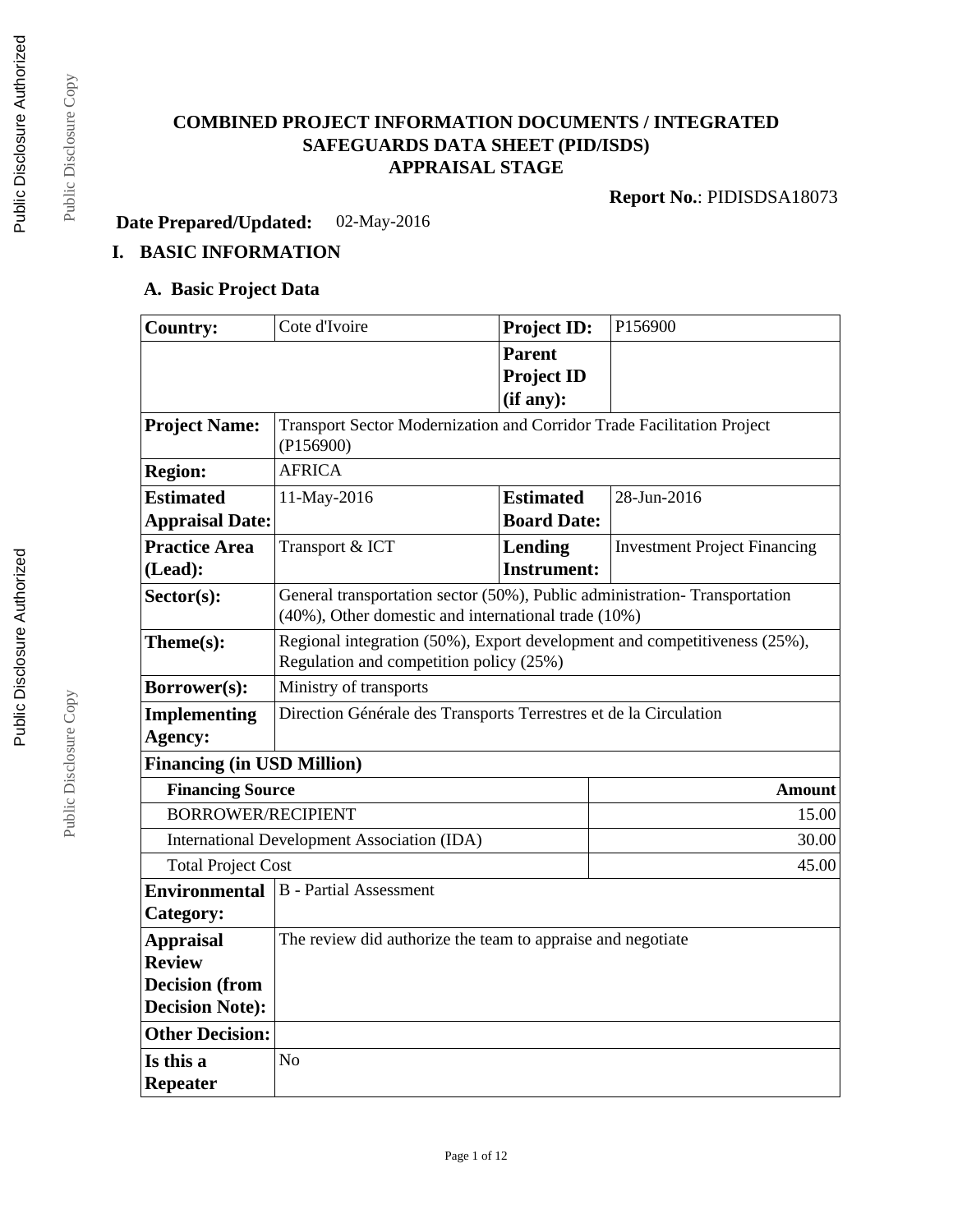### **project?**

## **B. Introduction and Context**

### **Country Context**

Cote d'Ivoire, with a GDP (current US\$) of about US\$35 billion and a population of 23.3 million in 2015, is the third largest economy and most populous country in West Africa. As a direct result of the intermittent political crisis from 1999-2011, the Ivoirian economy grew by only 2 percent a year in nominal terms, which was among the lowest average annual growth rates for the whole of Sub Saharan Africa (SSA), and well below the population growth rate of about 3 percent per year.  $C\tilde{A}$  te d'Ivoire's recovery since 2011 has been robust and broad based, with the economy growing at an average rate of about 9 percent from 2012 to 2015. Real per capita GDP increased cumulatively by more than 20 percent over the same period. All the main sectors of the economy (agriculture, industry and construction), have contributed to the renewed strong growth of GDP and employment, which were supported by an upsurge of public and private investments. Growth should average about 8 percent over the next two years.

2. In addition to establishing an appropriate macroeconomic framework and following prudent fiscal policy, the Government has dedicated significant resources in recent years to improve security and social cohesion. The Government has also adopted structural reforms to set the stage for resilient and private sector-led growth. Some of the major reforms are aimed at improving the business climate, ensuring financial stability and greater inclusion, and improving public governance and financial management. However, despite the strong post crisis recovery, Cote d'Ivoire's economy remains vulnerable to endogenous/exogenous factors such as low prices for commodities, erratic weather patterns, political instability and reductions in FDI and ODA.

3. Despite the progress made since 2011, Cote d'Ivoire has only been moderately successful at reducing the incidence of poverty, which slightly decreased from 48.9 percent in 2008 to 46.3 percent in 2015, after having dramatically increased since the mid-1980s. Furthermore, Cote d'Ivoire ranked only 171 out of 187 in the 2014 UNDP Human Development Index (HDI). The recently concluded Systematic Country Diagnostic (SCD) shows that poverty in Ivory Coast is overwhelmingly concentrated in rural areas and in the Northern part of the country traversed by the Corridor.

#### **Sectoral and institutional Context**

High transport, trade and logistics costs in Ivory Coast, undermine its potential to leverage its strategic geographic position in trade in domestic, regional and global markets to accelerate structural transformation and reduce poverty.

#### Sectoral context

Transport sector. The transport sector in Ivory Coast, although has suffered from under investment during the political crisis, is one of the most developed in West Africa. The asset base of the transport sector consists of: (a) a classified road network of 82,000 km of which 6,500 are paved and 272 km are grade separated highway standard; (b) 1238 km (including urban section) of meter gauge railway line between Abidjan and Ouagadougou; (c) two international airports at Abidjan and Bouake and five (05) domestic airports; and (d) two international ports at Abidjan and San Pedro. Ivory Coast was one of the first countries in West Africa to effectively use Public Private Partnerships (PPPs) in the transport sector with the concessioning of railway, airport and

Public Disclosure Copy

Public Disclosure Copy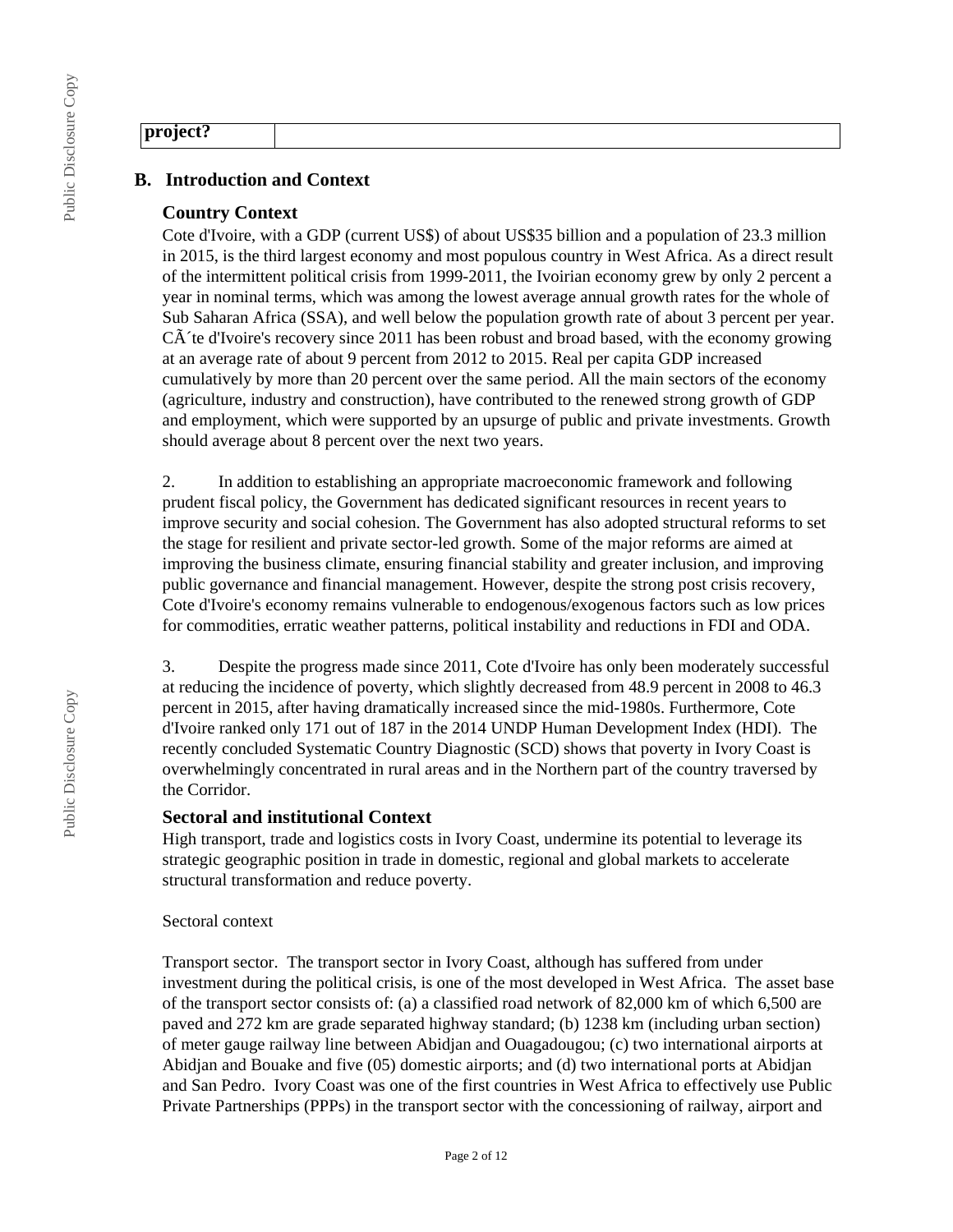bridge infrastructure. Over the last five years, the Government and private sector have invested over US\$2 billion to upgrade/rehabilitate the transport infrastructure asset stock after more than a decade of under investment caused by the prolonged political crisis.

Abidjan ? Ouagadougou intra/inter regional transport corridor. The overall length of the Abidjan ? Ouagadougou road transport corridor is about 1189 km of which about 653 km is in Ivory Coast. The corridor is also served by a meter gauge railway of about 1238 km, and the current modal road ? rail modal split is about 75% road transport and 25% rail transport. In 2013, the Abidjan ? Ouagadougou corridor (road + rail) had a share of about 35% of the overall transit trade for Burkina Faso, ahead of Lomé (about 31%), Cotonou and Tema (about 17% each). This market share is likely to increase as Ivory Coast regains its dominant transit corridor role for Burkina Faso and to a lesser extent Mali and Niger.

#### Challenges and opportunities

Inefficient transport service provision. Regarding the provision of road transport services, a combination of increasingly deficient infrastructure, inadequate regulations and market distortions have created a large gap between prices and costs in the provision of transport services and an environment not conducive to sectorial investments. Furthermore, the lack of clear criteria for access to the transport profession and of transparent market mechanisms to match supply and demand for transport services on key corridors like Abidjan - Ouagadougou, has given rise to the emergence of a few dominant operators that capture large rents through the allocation of freight to truckers. The resulting low profitability of the transport service sector creates strong incentives for small truckers to resort to short-term profit maximizing behaviors, such as overloading, use of obsolete trucks, and poor maintenance. This affects the reliability and safety of operations, damages the road network and discourages containerization. This means that the rate of containerization on West African transit corridors such as the Abidjan ? Ouagadougou regional transport corridor (Corridor) is only about 20-25% for transit goods moving inland, which is amongst the lowest rate in the world.

In addition, key issues affecting the efficient use of the truck fleet and their profitability on intra/ inter regional corridors, and which increases trade costs, are: (a) slow truck rotation times on regional corridors; (b) delays in clearing goods at the port; (c) cumbersome customs and transit procedures; (d) Non-Tariff Barriers (NTBs) and other informal barriers; and (e) the difficulty to find backhaul cargo. These factors make it difficult for the majority of transporters to fully cover the cost of capital of their operations and to renew their truck fleets with more efficient trucks.

Transport sector reform. The Government has launched over the last two years an ambitious program of reforms to modernize the road transport and trade environment, including measures to professionalize the trucking industry by reforming access to the profession, improve the functioning of the transport market, facilitate the renewal of the truck fleet, streamline trade and transit procedures, etc.. One of the key objective of this reform program is to improve the efficiency of transport services on key intra/inter regional corridors, such as the Abidjan ? Ouagadougou transport corridor, to better serve the tradable part of the Ivorian economy and to further enhance Cote d'Ivoire?s position has a key transport and trade hub for West Africa. This program of reforms is coordinated with similar reforms in Burkina Faso, which have the objective to reduce trade, transport and transit costs and prices along the key transport regional corridor linking Abidjan to Ouagadougou.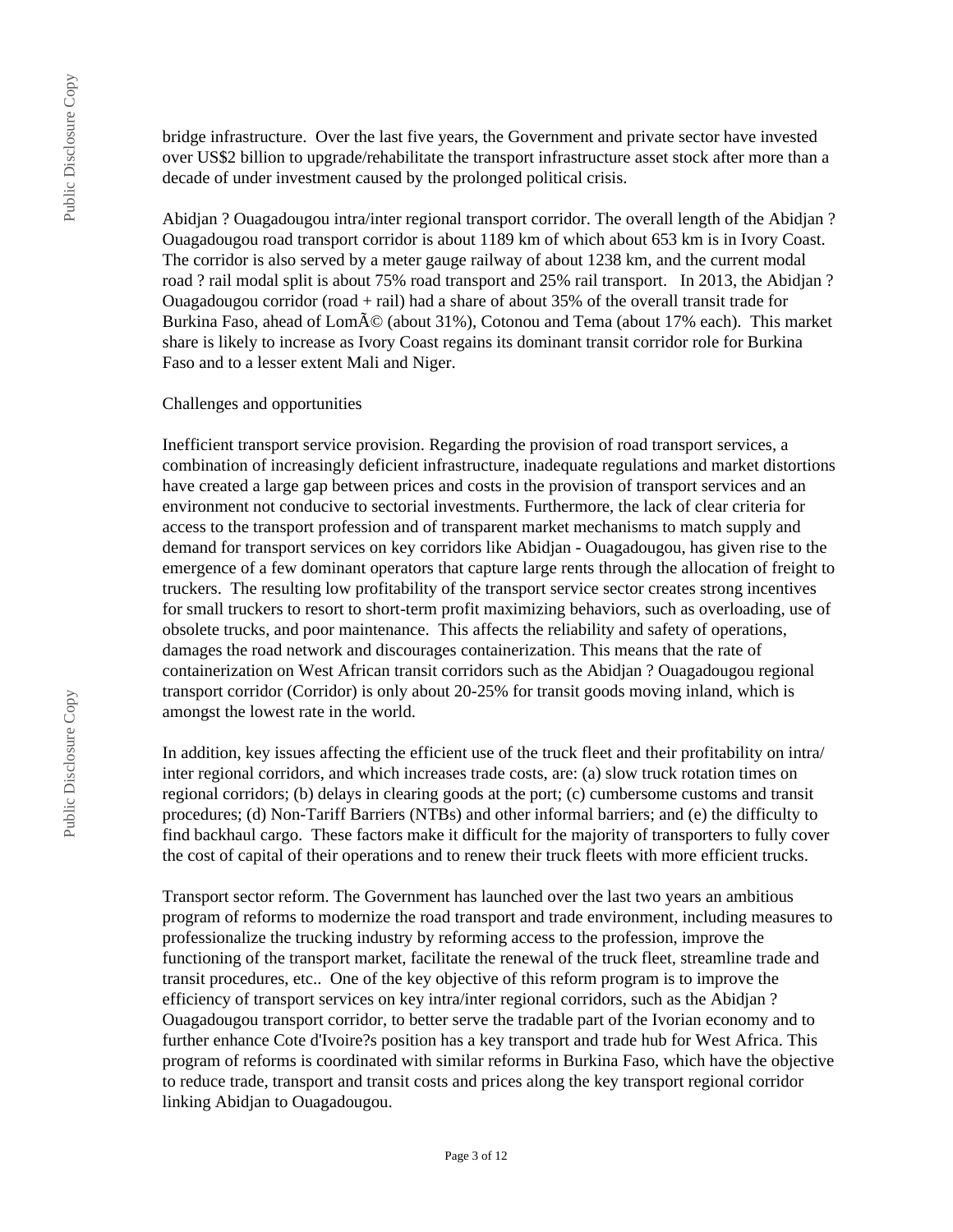Public Disclosure Copy

Public Disclosure Copy

World Bank support to transport sector reform. The transport sector reform efforts in both Ivory Coast and Burkina Faso have been directly supported by the World Bank through the Regional Trade Facilitation and Competitiveness Credit (RTFCC) series of Development Policy Operations (DPOs) covering both countries. More specifically, the RTFCC DPO series directly support joint efforts by the Ivorian and Burkinabe Governments to reduce trade, transport and transit costs, especially on the Corridor, in order to improve the competitiveness of the tradable sectors of the economy.

The RTFCC DPO series selected the Corridor for the proposed operation, because of its economic relevance and potential. Despite high costs of using the corridor, it has regained its position as one of the main transit corridors in West Africa. As result of this, the Port of Abidjan has progressively regained market share of the regional transit trade, despite a temporary setback in 2010/11 due to the political crisis, and is now a major and growing transit gateway.

To support and sustain the implementation of some of the key measure of the recently RTFCC DPO series, both Cote d'Ivoire and Burkina Faso have requested the World Bank?s support to implement some of the challenging transport and customs-related reforms, as well as to mitigate their potential negative impacts on vulnerable stakeholders. The proposed project is thus being prepared in parallel to a similar planned operation which focuses on Burkina Faso and the Burkinabe section of the Abidjan to Ouagadougou transport Corridor.

## **C. Proposed Development Objective(s)**

#### **Development Objective(s)**

The proposed PDO is to improve the efficiency and safety of transport services on the Ivorian section of the Abidjan  $\geq$  (Ouagadougou road transport corridor.

### **Key Results**

As designed, the project aims to support the Government in two main ways: (a) providing technical and financial assistance to enable the effective operationalization of the policy and regulatory reforms under the Word Bank financed RTFCC DPO series addressing the road transport, transit and trade facilitation; and (b) establishing support mechanisms to help private operators adapt to the new regulatory environment and mitigate the potential negative socioeconomics impact of such reforms.The tradable sectors of the Ivorian economy will benefit from the proposed project through more efficient logistics chains and transport services provision on the Abidjan ? Ouagadougou transport corridor, which should lead to better access to intra/inter regional markets. Shipping companies also will benefit from increased efficiency in the transport industry as reflected in price decreases.

## **D. Project Description**

The proposed project would be financed by a proposed IDA credit of about US\$30 million equivalent, with estimated co-financing by the Government is US\$15 million to be confirmed during preparation. The proposed project components and activities are as follows:

Component 1: Institutional strengthening and capacity building support for public and private sector players in the transport sector (about US\$5.8 million of which 100% will be funded by the World Bank)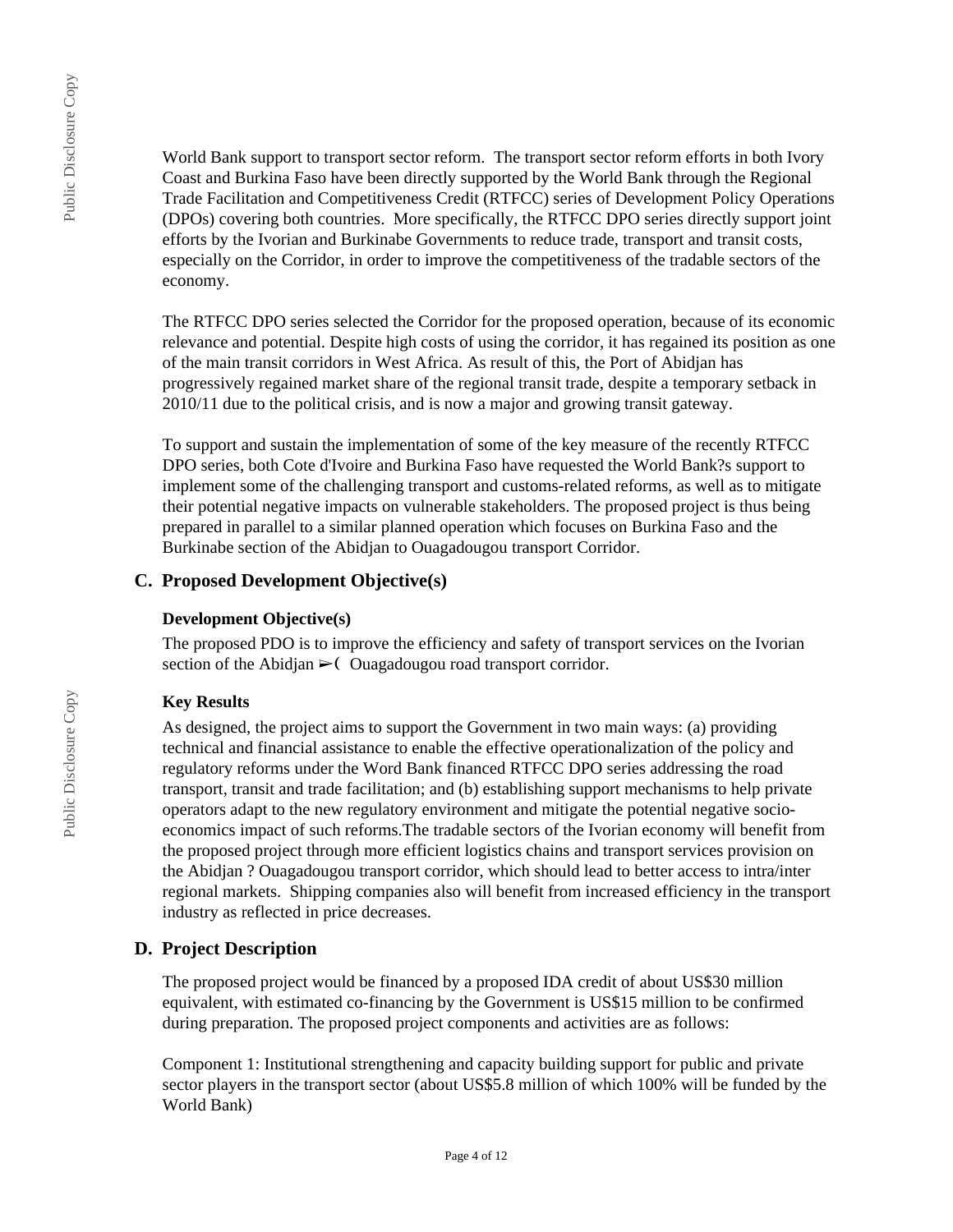This component will strengthen the capacity of the Government and of professional associations in the transport sector to effectively provide efficient support and services to private operators operating primarily on the Ivorian section of the Corridor. The components will also support activities that promote the professionalization of the road transport industry, as well as accompanying measures for the transport and logistics operators who may not be able to adapt to the new regulatory framework. The proposed component will fund the following activities:

? Sub-component 1A (US\$3.8 million, of which IDA 100%): Strengthening the institutional capacity of the Ministry of Transport (DGTTC department) and related agencies (OFT and ULCR).

? Sub-component 1B (US\$1.5 million, of which IDA 100%): Support to transport operators:

- Capacity building for professional transport sector associations through the development of public and private training capacity for transport and logistics profession; and

- Supporting informal transport operators who cannot comply with new regulatory requirements to convert them to other transport related activities or retrain them.

? Subcomponent 1C (US\$0.3 million, of which IDA 100%): Support the establishment of a modern market-based freight allocation mechanism:

- Promotion of a virtual and/or physical market-based freight system.

- Supporting monitoring mechanisms of transport conditions on the Corridor through road users? survey, logistics costs and pricing in the trucking industry.<br>
<sup>2</sup> Subcomponent 1D (US\$0.2 million of which IDA

Subcomponent 1D (US\$0.2 million, of which IDA 100%): Support to joint initiatives and coordination to facilitate trade on the corridors:

- Support to communication campaigns on transport and trade reforms to build broad ownership and support.

- Support to regional dialogue with Burkina Faso on transport and transit facilitation issues on the Corridor.

Component 2: Development of a long haul heavy cargo truck renewal scheme (about US\$30.75 million of which US\$15.75 million (51.2%) will be funded by the World Bank and US\$ 15 million (TBC) will be funded by the Government.

This component will include activities to support the development of a long haul heavy cargo truck renewal scheme. It will also support the institutional strengthening of the FDTR, to ensure it has the capacity to adequately manage the proposed project activities, including the relationship with both the commercial banks and the truck industry companies. The proposed component will fund the following activities:

? Sub-component 2A: Support the establishment of a truck renewal scheme to ensure the replacement of old unsafe trucks with modern and trucks to primarily ply on the Corridor (US\$30 million, of which IDA 50%);

- Support selection of commercial banks to host the line of credit;

-Support design of institutional and implementation arrangements between commercial banks and FDTR.

? Sub-component 2B: Capacity building and TA for FDTR to more effectively manage truck renewal scheme (0.75 million, of which IDA 100%).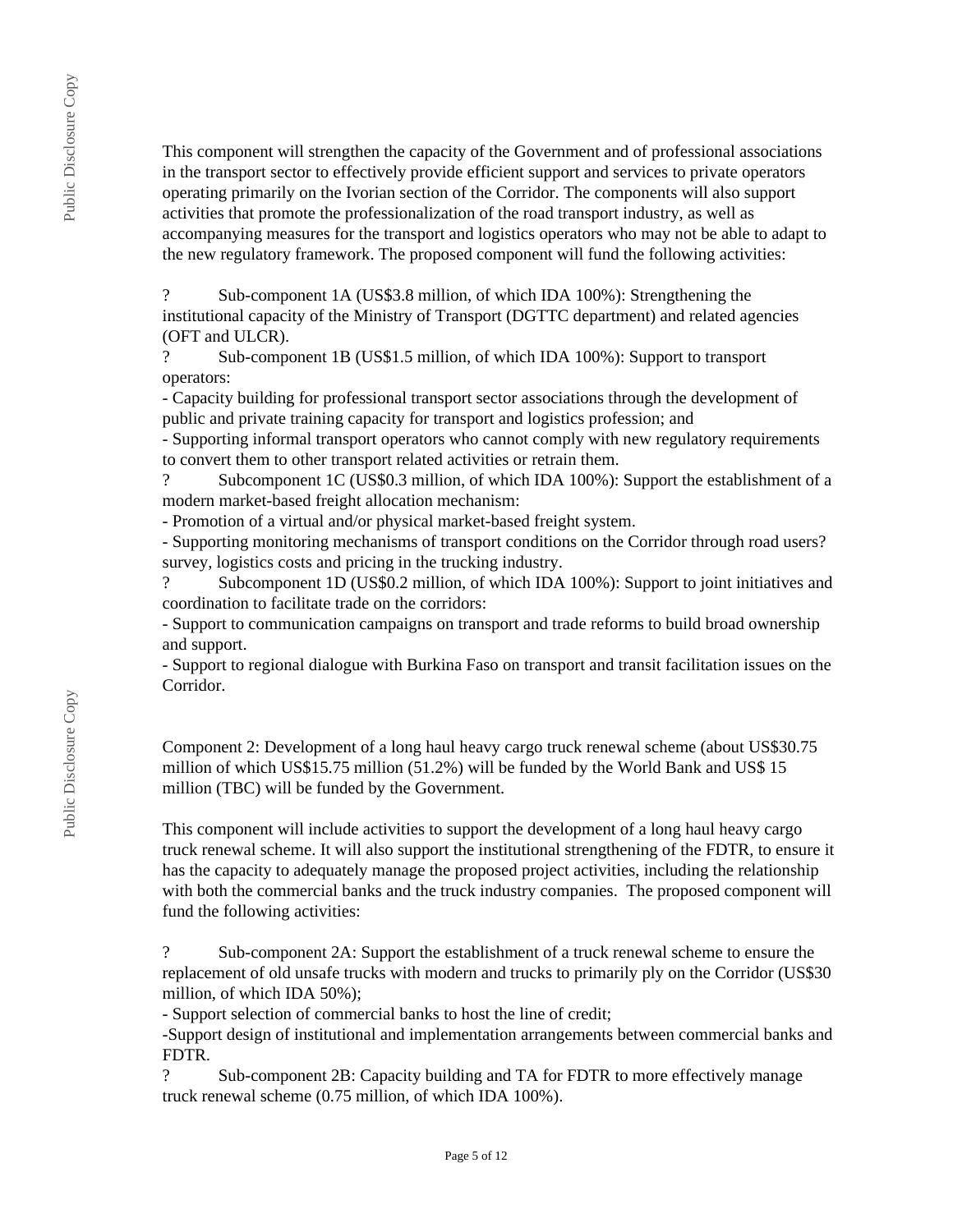Component 3: Customs modernization and trade facilitation on the Ivorian section of the Corridor (about US\$3.45 million of which 100% will be funded by the World Bank)

This component will focus on increasing the efficiency of trade and transit procedures on the Ivorian section of the Corridor. Activities under this component will focus primarily on the operationalization of the interconnection module/interface of the two customs? information systems (ASYCUDA World) to facilitate trade and transit along the Corridor. The proposed component will fund the following activities:

? Sub-component 3A (US\$0.5 million of which IDA 100%): Supporting the interconnection of the existing customs? management system on the Corridor and implementation of new ICT systems to facilitate regional trade by aligning customs procedures;

? Sub-component 3B (US\$1.9 million of which IDA 100%): Modernization of customs? clearance procedures and promotion of coordination between customs departments, to reduce congestion at gateway port (Abidjan) and border posts on the Corridor and capacity building for customs officials;

? Sub-components 3C (US\$0.55 million of which IDA 100%): Training of customs and external users of customs systems, including support to professionalization of the clearing and forwarding industry through capacity building; and

? Sub-components 3D (US\$0.5 million of which IDA 100%): Communication campaigns and sensitization of operators operating on the Ivorian section of the Corridor.

Component 4: Road safety on the Ivorian section of the Corridor (about US\$3.25 million of which 100% will be funded by the World Bank)

This component will focus on activities to improve the safety of the Ivorian section of the Corridor. It will also support the institutional strengthening and capacity building of the Road Safety Agency (OSER in French), which has the overall mandate for road safety oversight in CÃ ´te d?Ivoire. The following activities will be financed by the proposed project:

? Sub-component 4A (US\$1.5 million, of which IDA 100%): Capacity building for OSER and monitoring of road safety on the Corridor;

? Sub-component 4B (US\$0.65 million, of which IDA 100%): Sensitization campaigns on the Ivorian section of the Corridor;

? Sub-components 4C (US\$0.4 million of which IDA 100%): Identifying accident blacks spots on the Ivorian section of the Corridor; and

? Sub-component 4D (US\$0.7 million, of which IDA 100%): Training equipment and other materials for OSER training center.

Component 5: Project management, monitoring and evaluation (about US\$1.75 million of which 100% will be funded by the World Bank)

This following activities will be financed by the proposed component: (a) Operating costs for already established EIRP PCU; (b) project management, financial and technical audits; (c) Monitoring, reporting and evaluation of project activities; (d) support to implement citizen engagement; (e) studies and technical assistance to project implementation; and (f) HIV/AIDS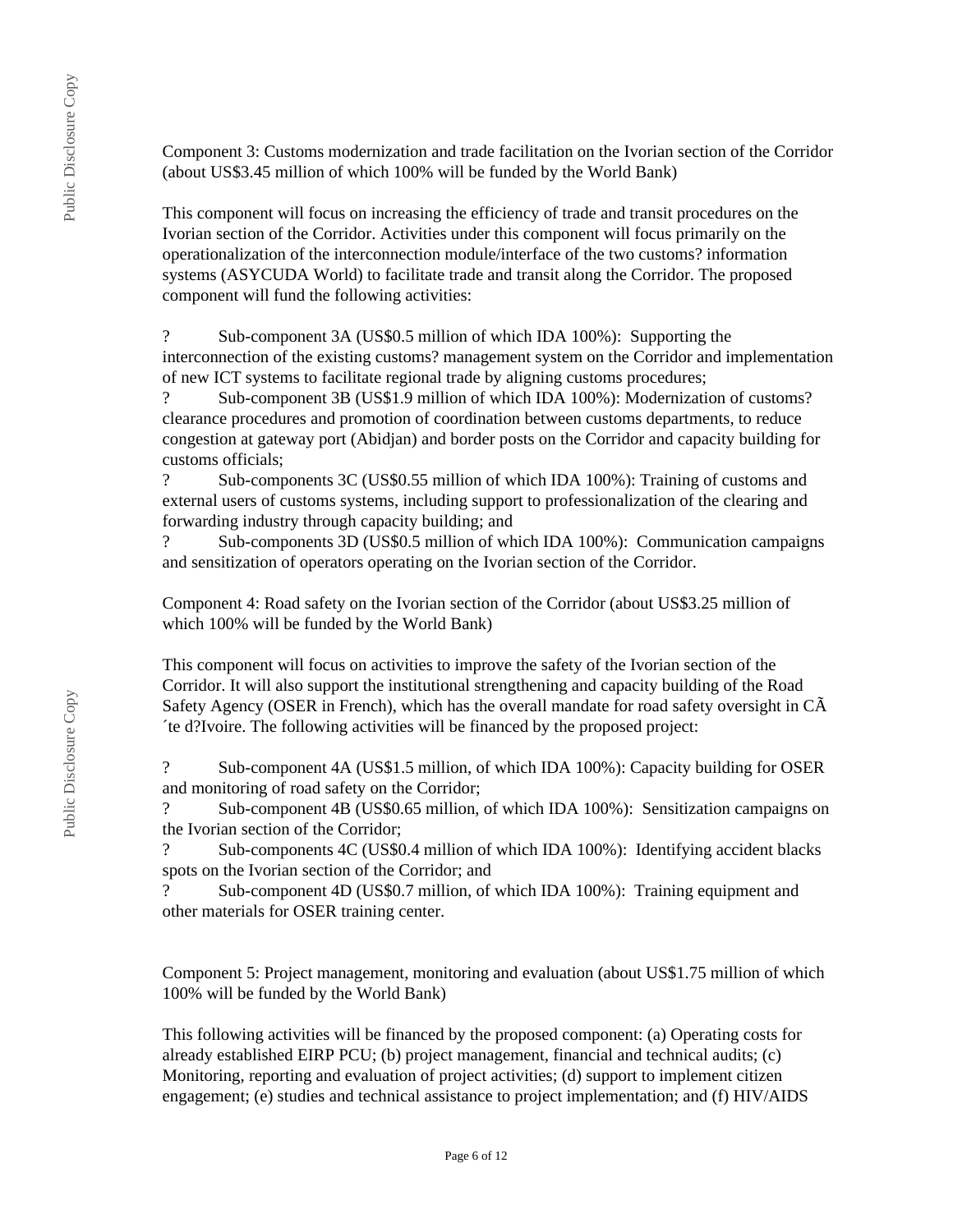prevention campaigns, including monitoring of HIV AIDS along the corridor.

### **Component Name**

Component 1: Institutional strengthening and capacity building support for public and private sector players in the transport sector

#### **Comments (optional)**

#### **Component Name**

Component 2: Development of a long haul heavy cargo truck renewal scheme

#### **Comments (optional)**

Total amount of about US\$30.75 million of which US\$15.75 million (51.2%) will be funded by the World Bank and US\$ 15 million (TBC) will be funded by the Government

#### **Component Name**

Component 3: Customs modernization and trade facilitation on the Ivorian section of the Corridor **Comments (optional)**

#### **Component Name**

Component 4: Road safety on the Ivorian section of the Corridor **Comments (optional)**

### **Component Name**

Component 5: Project management, monitoring and evaluation **Comments (optional)**

# **E. Project location and salient physical characteristics relevant to the safeguard analysis (if known)**

The Cote D?Ivoire section of the Abidjan ? Ouagadougou transport corridor.

### **F. Environmental and Social Safeguards Specialists**

Abdoul Wahabi Seini (GSU01)

Abdoulaye Gadiere (GEN07)

### **II. Implementation**

### **Institutional and Implementation Arrangements**

The proposed institutional arrangements to effectively prepare and implement the proposed project activities are as follows.

Project Steering Committee (PSC). A Steering Committee, chaired by the Minister of Transport or his representative will ensure that throughout the life of the project, strategic direction, overall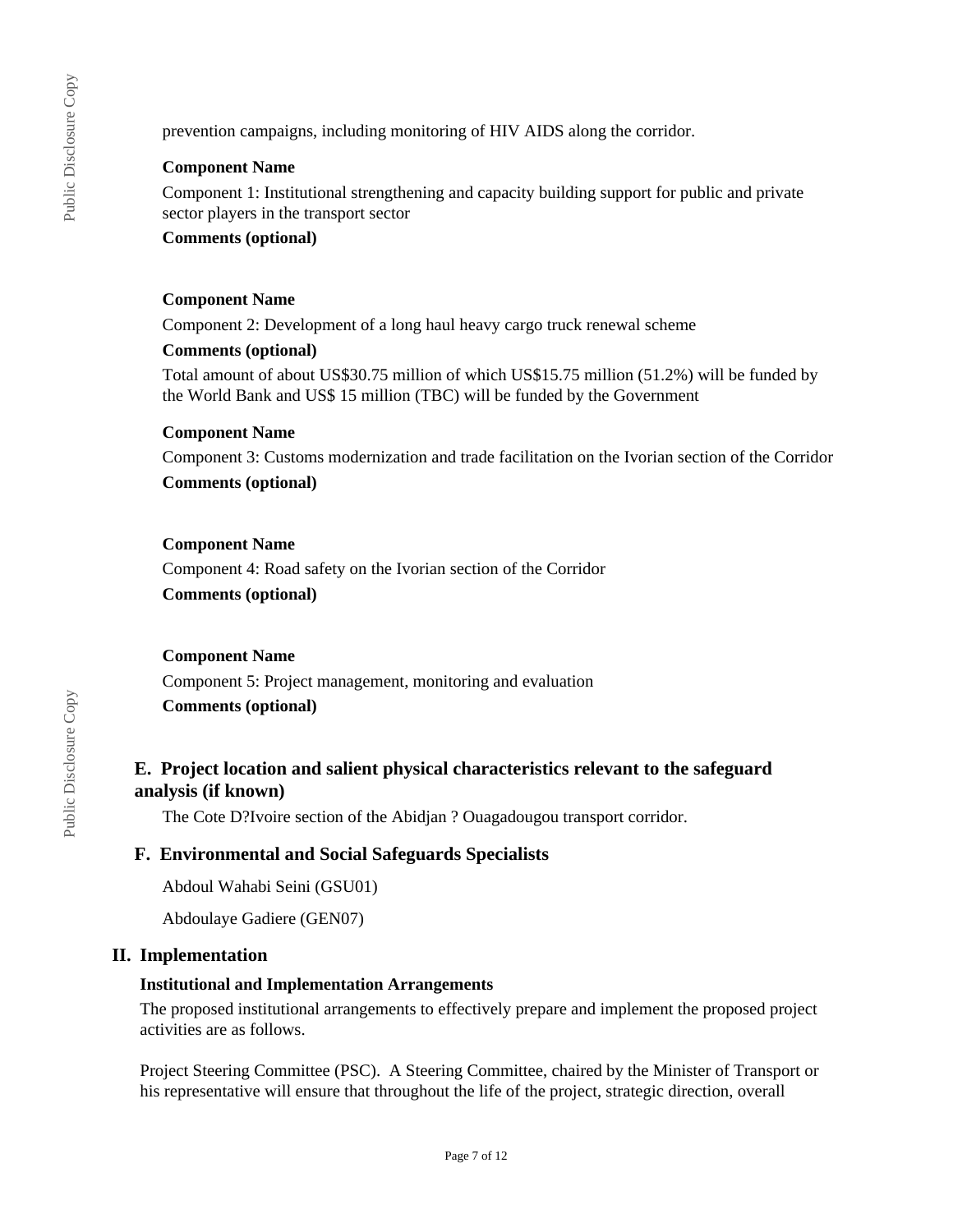oversight of the proposed project, and adequate coordination with line Ministries and alignment with sector strategies, will be ensured. The steering committee will meet on a quarterly basis during the first two years of implementation to ensure strategic oversight of the proposed project.

Project Technical Committee (PTC). Once the proposed project has been approved, the PTC will be responsible for the technical oversight and implementation of all project components, subcomponents and activities to ensure that the project meets all of its objectives, outcomes and outputs. The PTC will include the coordinator of the EIRP PCU and designated focal points from the implementation agencies.

Implementing Agencies. The proposed four major project components will be implemented by dedicated implementing agencies to ensure focus and rapid on the ground results. The proposed implementing agencies will be mainstreamed within existing Government structures to ensure greater ownership of activities. The proposed implementing agencies will consist of the following: (a) TDMT of the Ministry of Transport for Component 1; (b) FDTR for Component 2; (c) Ivorian Customs for Component 3; and (d) OSER for Component 4.

EIRP PCU. The already existing and fully operational EIRP PCU will be in charge of the overall fiduciary aspects (procurement and financial management), monitoring & evaluation, coordination and sensitization for the proposed project activities. It will also be responsible for the technical and financial audits. Although the unit has extensive experience in implementing World Bank funded projects, its capacity will be reinforced given the multi-sectoral nature of the project

| <b>Safeguard Policies</b>                     | Triggered? | <b>Explanation (Optional)</b>                                                                                                                                                                                                                                                                                                                                                                                                                                                                                                                                                                                                                                                                                                                                                                                                                                                                                                                                                        |
|-----------------------------------------------|------------|--------------------------------------------------------------------------------------------------------------------------------------------------------------------------------------------------------------------------------------------------------------------------------------------------------------------------------------------------------------------------------------------------------------------------------------------------------------------------------------------------------------------------------------------------------------------------------------------------------------------------------------------------------------------------------------------------------------------------------------------------------------------------------------------------------------------------------------------------------------------------------------------------------------------------------------------------------------------------------------|
| <b>Environmental Assessment</b><br>OP/BP 4.01 | Yes        | The proposed project is a TA project that will have<br>limited social and environmental adverse impacts.<br>More specifically, the project will not finance any<br>civil works. However, for the truck renewal<br>component, it is anticipated that about 300 old<br>unsafe trucks will be scraped. That is why the<br>proposed project is classified Category B. However,<br>the scrapping process is expected to occur in only<br>one scrap yard for which the choice of the location<br>rests with the contractor that will be selected for this<br>operation. Therefore, taking into account the likely<br>limited impacts of this activity in a scrap yard<br>location that has not yet been selected, only Terms of<br>Reference (TORs) for a limited Environmental and<br>Social Impact Assessment (ESIA) have been<br>developed, reviewed, consulted upon and disclosed<br>both within the Cote d'Ivoire on April 30, 2016 and<br>at the World Bank Infoshop on May 5, 2016. |
| Natural Habitats OP/BP 4.04                   | No.        | The policy is not triggered under the proposed<br>project.                                                                                                                                                                                                                                                                                                                                                                                                                                                                                                                                                                                                                                                                                                                                                                                                                                                                                                                           |
| Forests OP/BP 4.36                            | No         | The proposed project is not expected to have any                                                                                                                                                                                                                                                                                                                                                                                                                                                                                                                                                                                                                                                                                                                                                                                                                                                                                                                                     |

# **III.Safeguard Policies that might apply**

Public Disclosure Copy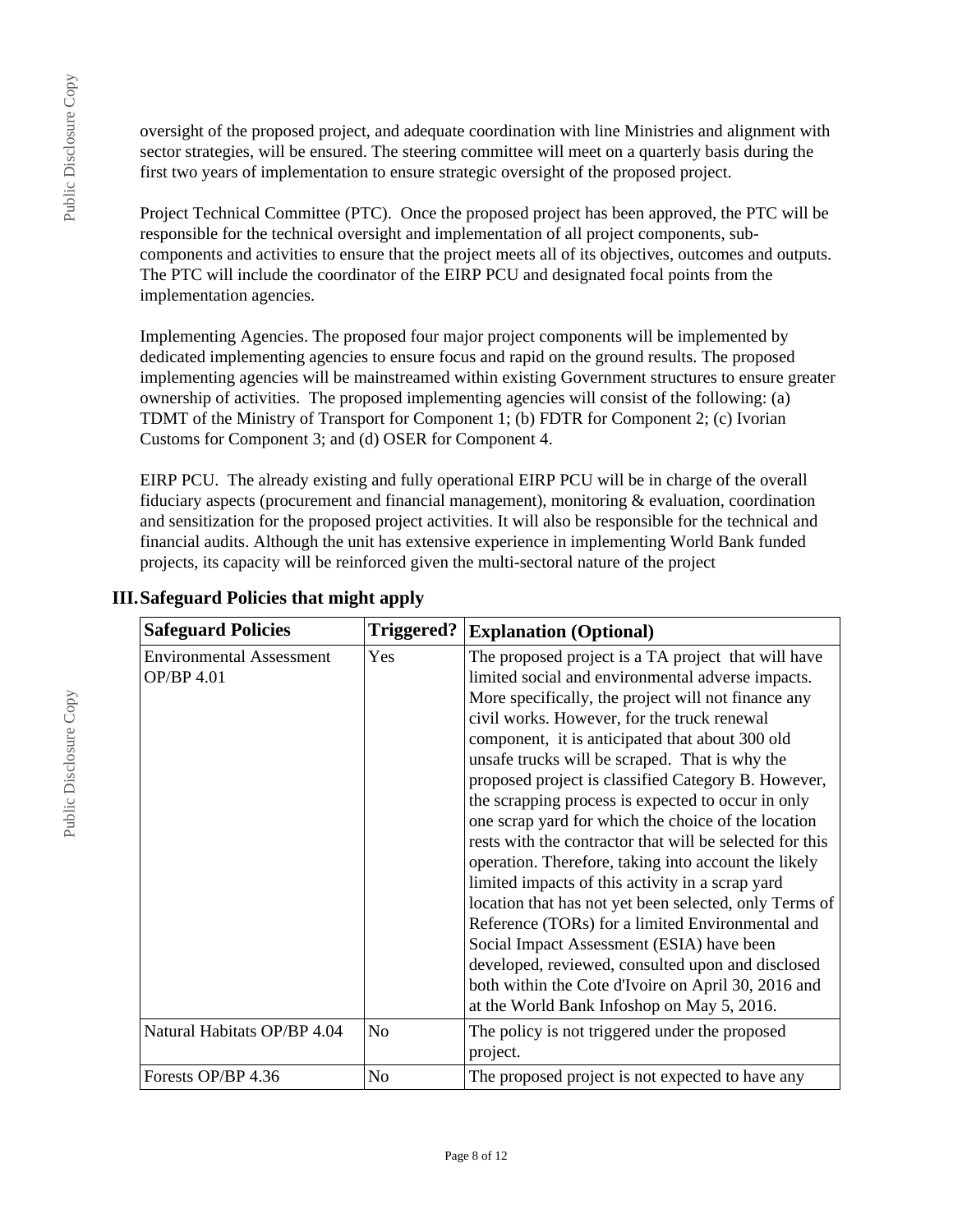|                                                         |                | impact on forests or tree cover.                                                                                                                  |
|---------------------------------------------------------|----------------|---------------------------------------------------------------------------------------------------------------------------------------------------|
| Pest Management OP 4.09                                 | N <sub>0</sub> | The project does not involve pest management.                                                                                                     |
| <b>Physical Cultural Resources</b><br><b>OP/BP 4.11</b> | N <sub>0</sub> | The proposed project activities are not expected to<br>infringe or have impacts on any cultural artifacts in<br>its targeted area.                |
| Indigenous Peoples OP/BP<br>4.10                        | No.            | There are no indigenous people in Cote d?Ivoire.                                                                                                  |
| Involuntary Resettlement OP/<br>BP 4.12                 | N <sub>0</sub> | No resettlement issues are anticipated under the<br>proposed activities of the project. This will be re-<br>confirmed during the appraisal phase. |
| Safety of Dams OP/BP 4.37                               | No.            | The project will not finance any dam construction.                                                                                                |
| Projects on International<br>Waterways OP/BP 7.50       | No             | The project will not finance any activities with<br>impacts on international waterways.                                                           |
| Projects in Disputed Areas OP/   No<br>BP 7.60          |                | The project will not finance any activities in disputed<br>areas.                                                                                 |

# **IV. Key Safeguard Policy Issues and Their Management**

# *A. Summary of Key Safeguard Issues*

**1. Describe any safeguard issues and impacts associated with the proposed project. Identify and describe any potential large scale, significant and/or irreversible impacts:**

No significant, long term or irreversible adverse impacts are expected from the implementation of the proposed activities financed under the proposed project. The likely adverse environmental and social impacts associated with the truck scrapping activities will be moderate, small-scale and sitespecific. Consequently, they will be easily manageable. As a result of the truck scrapping scheme that will be supported by the proposed project, it is classified has having an EA category B, and triggers only one safeguards policy namely OP/BP 4.01 on Environment Assessment. To be in compliance with this policy, TORs for a limited Environmental and Social Impact Assessment (ESIA) have been prepared reviewed, consulted upon and disclosed in Cote d?Ivoire on May 2, 2016 and at the World Bank infoshop on May 6, 2016. During the implementation phase and prior to scrapping process commencing on the ground, a limited Environmental and Social Impact Assessment will need to be prepared by the selected contractor as part of the due diligence/ selection process. The limited ESIA, will include an Environmental and Social Management Plan (ESMP).

## **2. Describe any potential indirect and/or long term impacts due to anticipated future activities in the project area:**

No long-term adverse impacts due to project activities are foreseen. On the contrary, the proposed project is supporting a truck renewal scheme, which directly supports the reduction of transport greenhouse gases, a key factor in global warming. This is because on average the new trucks that will replace the old trucks emit about 30-35% less greenhouse emissions. In addition, the proposed projects focus truck renewal and road safety should increase the safety of people living in the vicinity of major roads and the Ivorian section of the Abidjan ? Ouagadougou road transport Corridor, by reducing the frequency of accidents due to the circulation of old unsafe trucks. Finally, the proposed project activities will also have a positive impact on health for people living along the Ivorian section of the Abidjan ? Ouagadougou Corridor due to reduced air and noise pollution from trucks.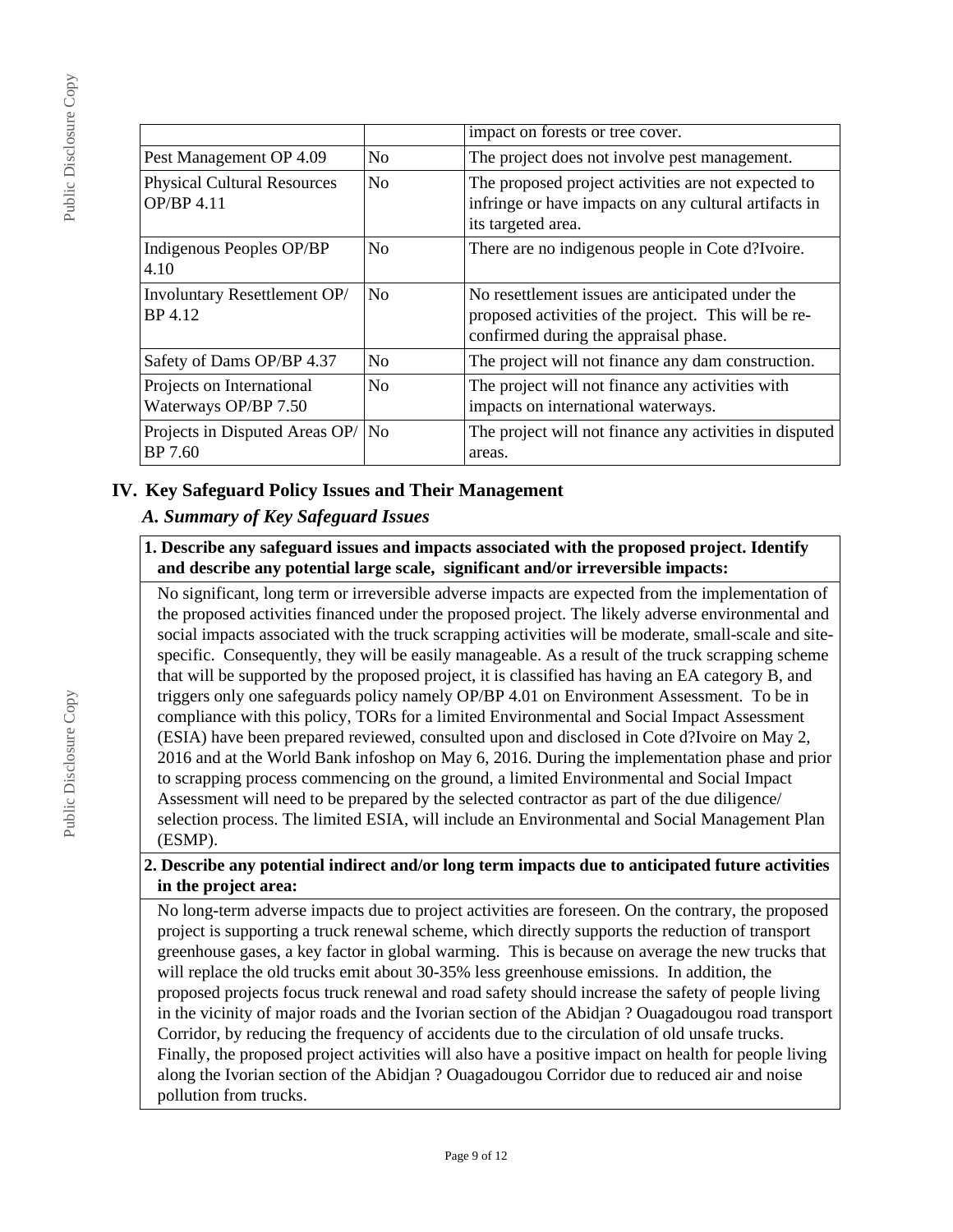# **3. Describe any project alternatives (if relevant) considered to help avoid or minimize adverse impacts.**

For the truck scrapping scheme that the proposed project is directly supporting, most of the parts of the old trucks that will be scrapped will be salvaged and recycled for export. Only small part of the salvaged materials such as oils, grease and brake pads will need to be managed properly. In addition, taking into account the limited quantities of trucks (about 300) that will be scrapped under the proposed project, only one scrap yard will most likely be required.

**4. Describe measures taken by the borrower to address safeguard policy issues. Provide an assessment of borrower capacity to plan and implement the measures described.**

During the project implementation phase, and well before the start of on the ground start of the scrapping process, a limited ESIA will be prepared by the selected contractor as part of his due diligence/selection process. The ESIA, which will include an ESMP, will be reviewed by the both the Ivorian Environmental Agency (ANDE) and by the World Bank This is to ensure that it is in full compliance with OP/BP4.01 related to Environmental Assessment on one hand and with the Government?s environmental regulatory framework on another hand. This is to ensure that it is in full compliance with the World Bank?s OP/BP 4.01 and with the Government?s environmental policies. The mitigation measures proposed in the ESMP will be strictly implemented by the contractor through clear contractual clauses in his contract, so as to mitigate the likely environmental impacts caused by the scrapping process identified in the ESIA.

In addition Environmental Audits will be conducted on a regular basis to make sure the ESMP for the truck scrappage facility is being properly implemented, and any unidentified adverse impacts, are handled in a proper and efficient manner. Each Environment Audit report prepared during the implementation of the proposed project will be reviewed and validated by both the Ivorian Environmental Agency (ANDE) and the World Bank.

**5. Identify the key stakeholders and describe the mechanisms for consultation and disclosure on safeguard policies, with an emphasis on potentially affected people.**

The preparation phases of the TORs for the ESIA have necessitated extensive consultations with relevant stakeholders such as the Ministry of transport, Ministry of economy and Finance, customs services, transporters, customers, etc. Their viewpoints, comments and recommendations have been reflected in the final versions of the ESIA TORs. In addition, the Government has confirmed that it will regularly consult stakeholders during the preparation of the ESIA as well as the ESMP for the selected scrap yard.

# *B. Disclosure Requirements*

| <b>Environmental Assessment/Audit/Management Plan/Other</b>                                  |                |  |  |
|----------------------------------------------------------------------------------------------|----------------|--|--|
| Date of receipt by the Bank                                                                  | 30-Apr-2016    |  |  |
|                                                                                              |                |  |  |
| Date of submission to InfoShop                                                               | $02$ -May-2016 |  |  |
| For category A projects, date of distributing the Executive                                  |                |  |  |
| Summary of the EA to the Executive Directors                                                 |                |  |  |
| "In country" Disclosure                                                                      |                |  |  |
| Cote d'Ivoire<br>30-Apr-2016                                                                 |                |  |  |
| Comments:                                                                                    |                |  |  |
| If the project triggers the Pest Management and/or Physical Cultural Resources policies, the |                |  |  |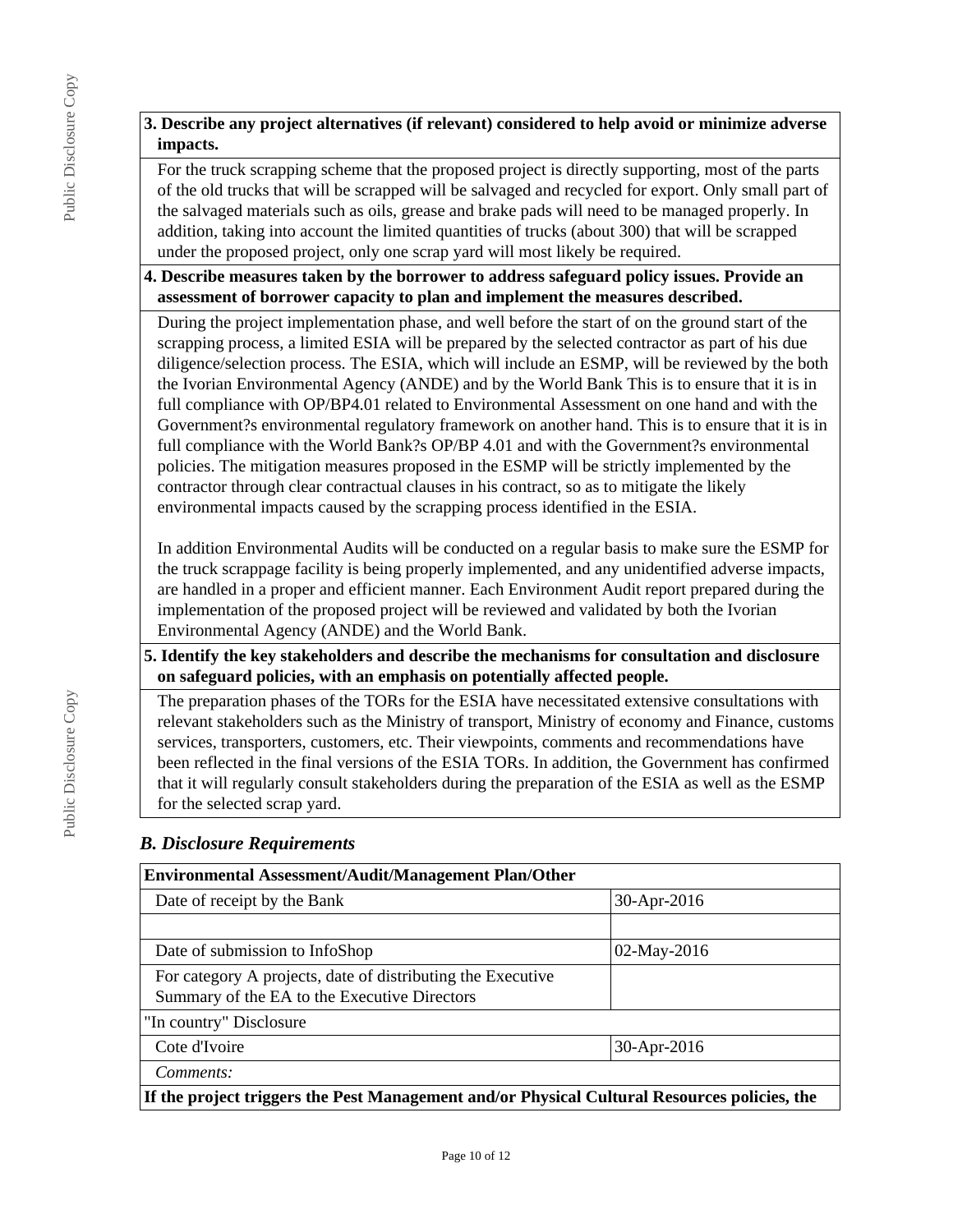**respective issues are to be addressed and disclosed as part of the Environmental Assessment/ Audit/or EMP.**

**If in-country disclosure of any of the above documents is not expected, please explain why:**

# *C. Compliance Monitoring Indicators at the Corporate Level*

| <b>OP/BP/GP 4.01 - Environment Assessment</b>                                                                                                                                      |                            |                  |              |                 |   |
|------------------------------------------------------------------------------------------------------------------------------------------------------------------------------------|----------------------------|------------------|--------------|-----------------|---|
| Does the project require a stand-alone EA (including EMP)<br>report?                                                                                                               | Yes $\lceil \times \rceil$ | $\overline{N}$ o |              | NA <sub>1</sub> |   |
| If yes, then did the Regional Environment Unit or Practice<br>Manager (PM) review and approve the EA report?                                                                       | Yes $\lceil \times \rceil$ | $\overline{N}$ o | $\mathbf{I}$ | NA <sub>1</sub> |   |
| Are the cost and the accountabilities for the EMP incorporated<br>in the credit/loan?                                                                                              | Yes [ $\times$ ]           | $\overline{N}$ o |              | NA <sub>1</sub> |   |
| The World Bank Policy on Disclosure of Information                                                                                                                                 |                            |                  |              |                 |   |
| Have relevant safeguard policies documents been sent to the<br>World Bank's Infoshop?                                                                                              | Yes $\lceil \times \rceil$ | No <sub>1</sub>  |              | NA <sub>1</sub> |   |
| Have relevant documents been disclosed in-country in a public<br>place in a form and language that are understandable and<br>accessible to project-affected groups and local NGOs? | Yes $\lceil \times \rceil$ | $\rm No~$        | -1           | NA <sub>1</sub> | 1 |
| <b>All Safeguard Policies</b>                                                                                                                                                      |                            |                  |              |                 |   |
| Have satisfactory calendar, budget and clear institutional<br>responsibilities been prepared for the implementation of<br>measures related to safeguard policies?                  | Yes $\lceil \times \rceil$ | No <sub>1</sub>  |              | NA <sub>1</sub> |   |
| Have costs related to safeguard policy measures been included<br>in the project cost?                                                                                              | Yes $\lceil \times \rceil$ | $\overline{N}$ o |              | $NA \Gamma$     |   |
| Does the Monitoring and Evaluation system of the project<br>include the monitoring of safeguard impacts and measures<br>related to safeguard policies?                             | Yes $\lceil \times \rceil$ | $\overline{N}$ o |              | NA <sub>1</sub> |   |
| Have satisfactory implementation arrangements been agreed<br>with the borrower and the same been adequately reflected in<br>the project legal documents?                           | Yes $\lceil \times \rceil$ | No <sub>1</sub>  |              | $NA$ [          |   |

# **V. Contact point**

## **World Bank**

Contact: Ibou Diouf<br>Title: Sr Transpor Sr Transport. Spec.

Contact: Fabio Galli Lead Transport Specialist

# **Borrower/Client/Recipient**

|        | Name: Ministry of transports |
|--------|------------------------------|
|        | Contact: Demba Boundi        |
| Title: | Advisor                      |
| Email: | boundi.demba@egouv.ci        |